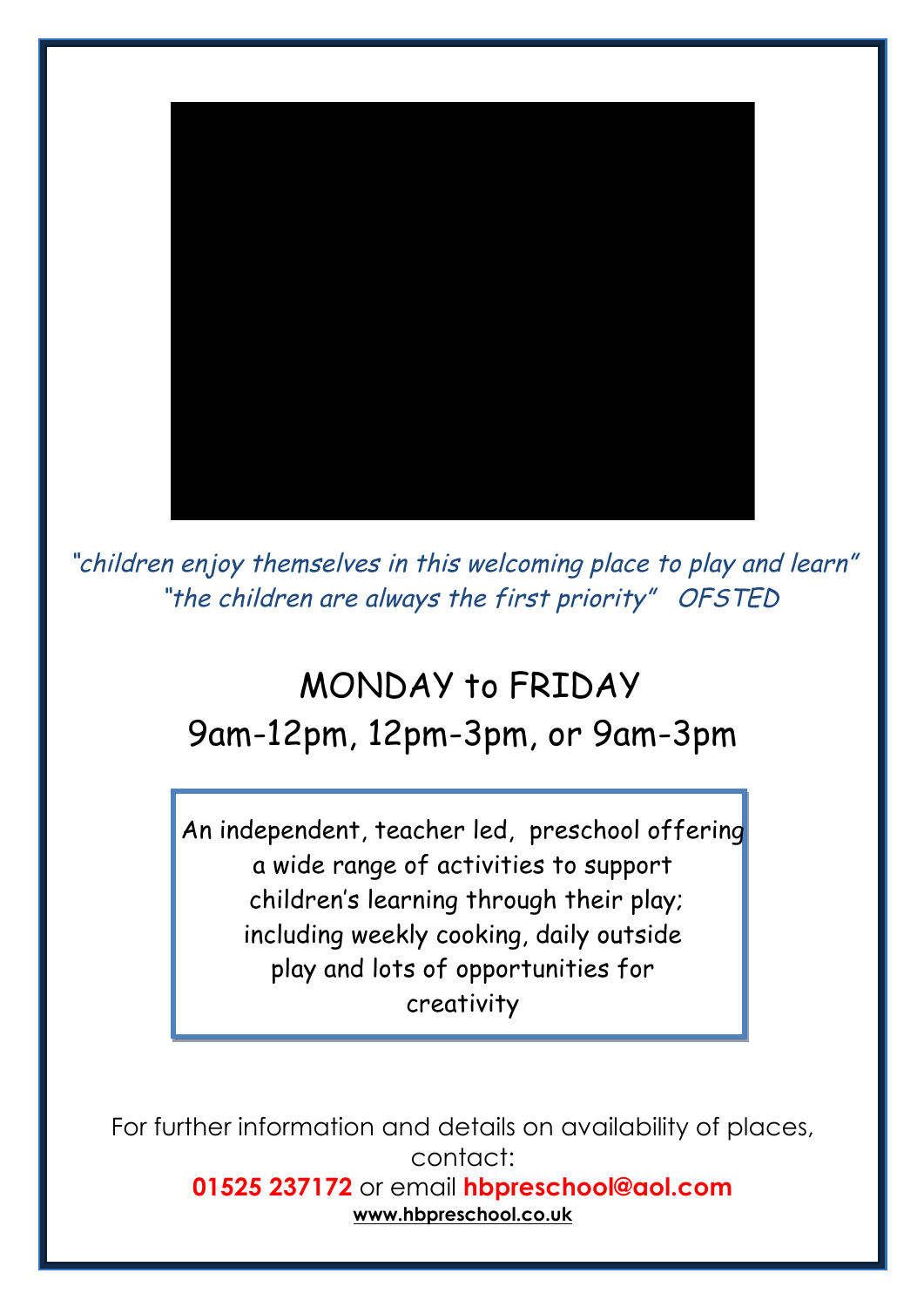Choosing a pre school for your child can be a difficult task. Some questions you may want to consider are;

Do I like the general atmosphere in the group? Are the staff experienced and qualified?

What activities are offered; are they child led?

Do I think my child will be happy here?

Heath Barn Pre School has been part of Heath and Reach for over 45 years; it is registered with Ofsted and a member of the Pre School Learning Alliance. It is a parent committee run group, with parents forming a new committee each September. The committee is mainly responsible for social events and fund-raising; the day to day operation of the group is the responsibility of the preschool manager. All parents and carers are welcome to join the committee and share help, ideas, experience etc.

Our aim is to provide a secure and caring environment in which your child can learn through play and develop confidence and independence. Our staff are committed to caring for your child and providing an environment in which your child can thrive. The staff all hold relevant early years qualifications and, in addition, are parents themselves.

We recommend a visit, with your child, before he/she is due to start. For the first few sessions, we suggest that you stay as long as it takes for both of you to feel happy, settled and comfortable about leaving one another.

Please take a few minutes to read through this booklet and find out a little about the group and how it works.

If you decide that Heath Barn is for you then please contact us to arrange a visit; we will also be able to confirm if a place is available or to put your child's name on a waiting list.

We hope that your child will enjoy his/her time at our group and be secure, happy and confident in our care.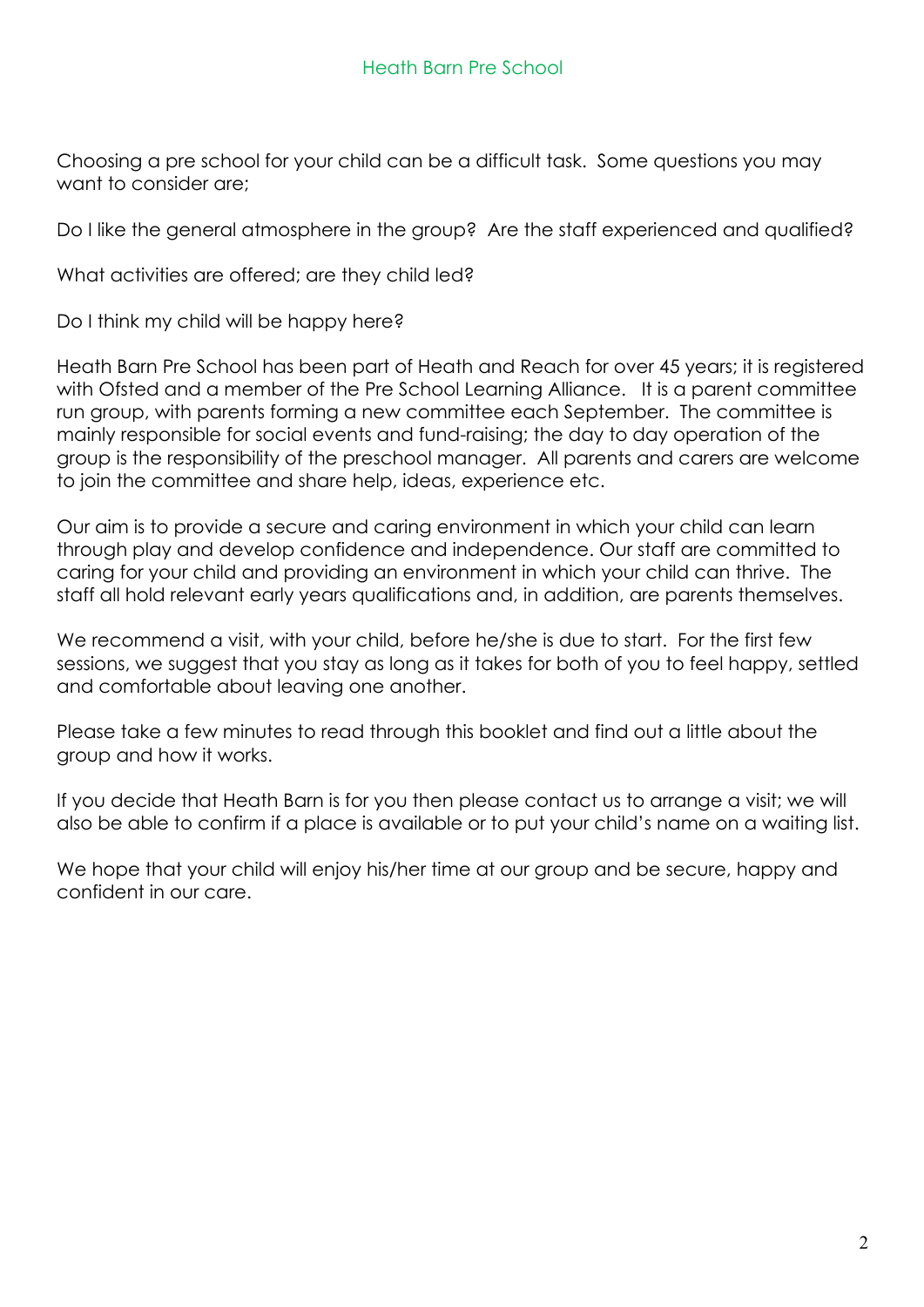# **INFORMATION**

#### PREMISES

Our Pre School is based in the grounds of St Leonards Lower School. We have a large airy room, a foyer for your child's coats and bags and both a hard standing and grassed outside play area. All areas are secure for the children to play safely. Parents are requested to park on Thrift Road or Old Linslade Road if they drive – cars must not be driven into the school grounds unless prior permission has been sought.

#### SESSIONS

The sessions run from 9am-12pm, 12pm-3pm or 9am-3pm Monday to Friday during school term time only (Bedfordshire), in line with the Government's Fully Flexible Entitlement.

Funded places are available for all three and four year old children. Funding is available the term after a child's 3rd birthday. You are entitled to 15 hours a week, free at the point of delivery, up to a total of 570 hours a year. Additional sessions are often available at the paid rate of £13.05 per 3 hours, payable half termly in advance. (Fees are reviewed each September). Please note, funding cannot be changed mid-term.

2 year old funding may also be available dependent on family circumstances, details can be obtained from Leighton Buzzard Children's Centre at The Moorings, or see leaflets in the lobby.

We are pleased to be able to offer the option to pay using Childcare Vouchers available through your employer. You pay from your pre-tax and National Insurance income saving you up to £1,000 a year. You will need to start setting this up now with your employers to have the funds ready to pay as we can't accept late payments. (Please check it's still cost effective if you also claim Childcare Tax Credits).

The notice period for cancellation of sessions is 6 weeks. We reserve the right to charge for sessions if insufficient notice is given.

There is also a once only registration fee of £10.00. Individual arrangements can be made for special circumstances. Once your child has been allocated a session it must be paid for whether he/she attends or not. Once your sessions have been confirmed you will be asked to forward a cheque for £25 to secure your place which will be refunded either from your first invoice or repaid to you after the funding payment date.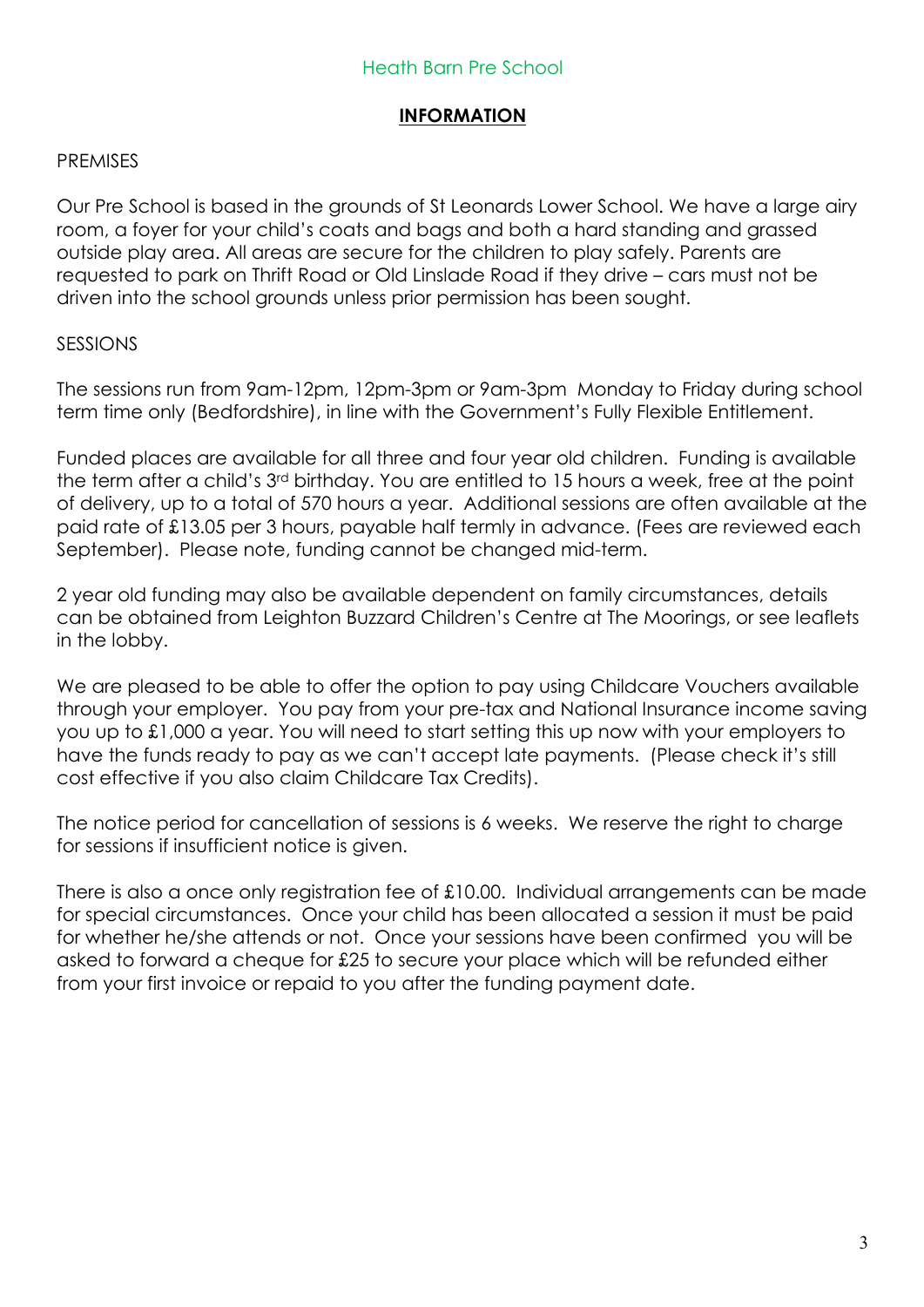## STAFF

The playgroup employs 2 early years teachers, 4 early years practitioners, an early years support worker and Finance Administrator. Each session is run by four staff members.

Margaret (Pre school Manager and SendCo) - Margaret joined the Barn staff in January 2003, having been involved as a 'mum' for a number of years. She holds Early Years Teacher Status and a degree in early years.

Carole (Pre School Deputy Manager) – Carole joined the Barn staff in September 2006. She holds the Diploma in Pre School practice and is the setting's Behaviour Manager.

Susan (Early Years Practitioner) – Susan joined the Barn staff in May 2005. She holds an NVQ level 3 in Early Years Care and Education and is trained in the role of Special Educational Needs Co-ordinator.

Kelley (Early Years Practitioner)- Kelley joined the team in September 2010. She holds a Level 3 in Children's Care, Learning and Development.

Emma (Early Years Teacher) – Emma joined the team in January 2012. She has recently completed her Early Years Teacher Status qualification.

Kim (Early Years Practitioner) – Kim joined the team in September 2015, having previously provided support to children with additional needs. She is qualified to Level 4.

Sarah (Early Years Support) – Sarah has been part of the staff team since 2016 providing specific support, she is qualified to Level 3.

Amanda (Finance Administrator) - Previously a parent and Chairperson of the committee Amanda can answer any questions on funding, invoices, uniform, childcare vouchers, sessions and waiting lists.

All staff and committee members are subject to the Disclosure and Barring Services checks and all hold an enhanced DBS check; this is to ensure that they are suitable to work with young children.

## **COMMITTEE**

A new committee is formed each September and must have a named Chair, Treasurer and Secretary; other committee members hold responsibility for safety, fundraising, newsletters, etc. Committee meetings are held at a time to suit parents so may be during the day or in the evening – they are normally quite quick leaving time for some socialising! All parents/carers are welcome to volunteer their services either as a committee member or supporting the various roles. Please speak to any member of the committee if you would like to be involved- the more involved you are the more you can influence how the Pre School runs and support your child.

The current committee is displayed on the notice board. STAY AND PLAY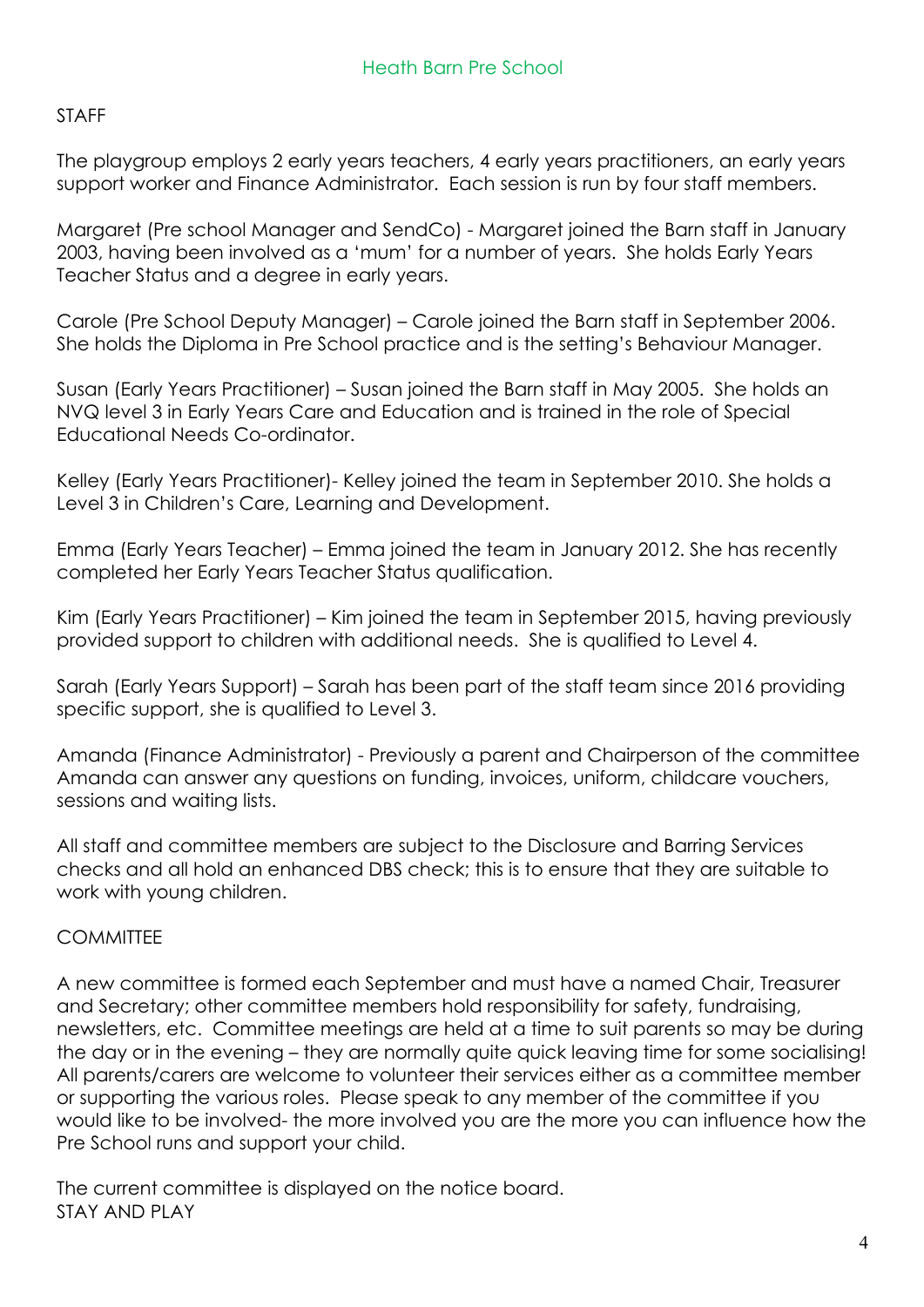We welcome and encourage all parents/carers of the children attending to come along and join in at sessions. Stay and Play is a good opportunity for you to see what your child does whilst they are at pre school – they normally say 'nothing or can't remember' when asked! Please just let your keyworker know when you would like to come in. Please see the section on Stay and Play later in the booklet for more information.

#### ACTIVITES

During each session there will be ample opportunity for the children to participate in many different activities, including activities, construction, creative play, books, arts and crafts, water, sand and outdoor games. These and other activities help with each child's personal and social development, with their language and literacy skills and encourage an early understanding of maths. Details of the activities and themes will be on display in the lobby area; these will all link to the areas of learning and development that form part of the Early Years Foundation Stage. Further information on this is given later in the booklet.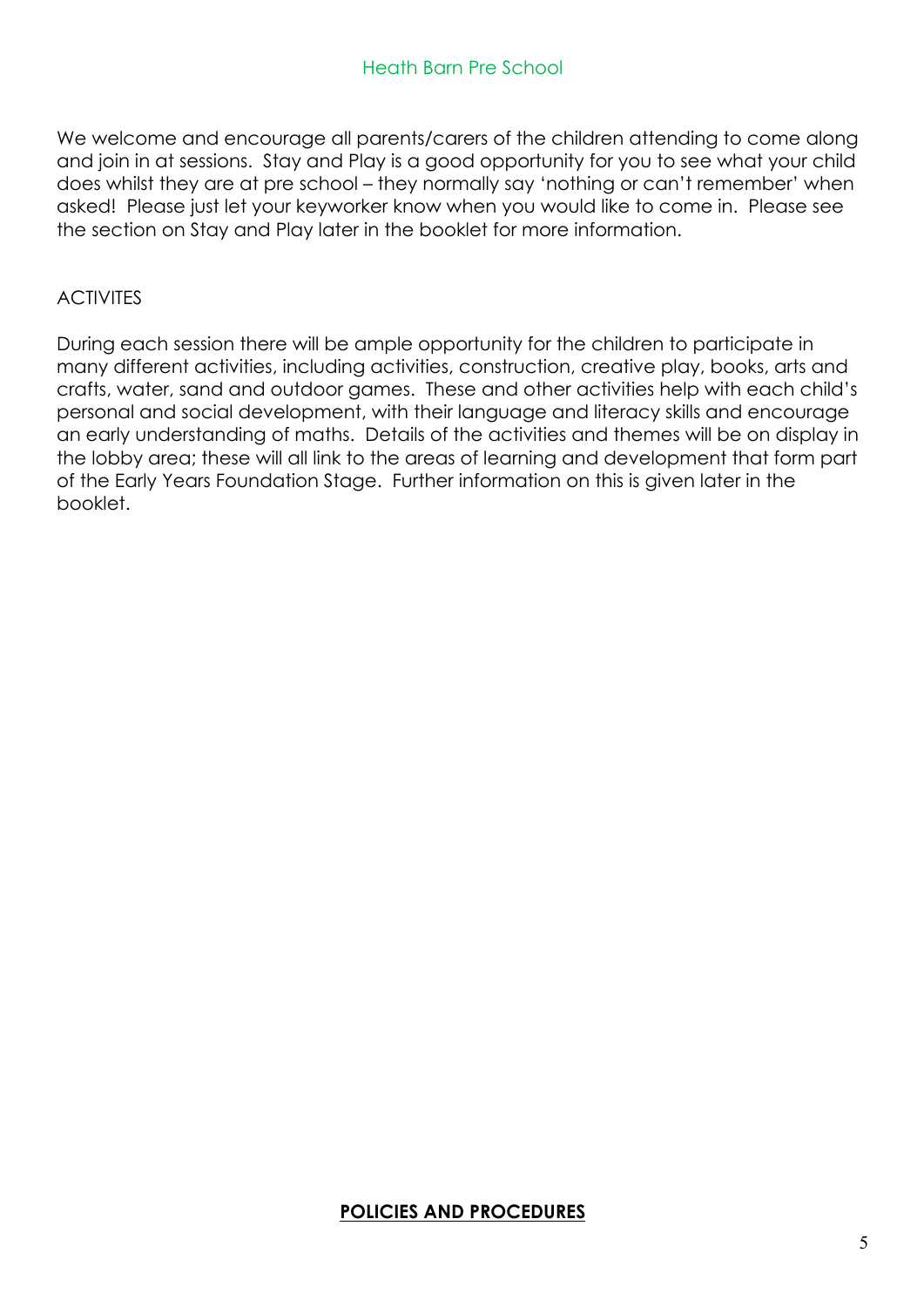All policies and procedures are available in the 'How We Work' file which is always available at preschool. Below are some key policy statements. If you have any questions, please just ask.

## ADMISSIONS

Children must be within the ages of 2 and 4 years 11months; please talk to a member of staff if your child is still using nappies/pull ups so that we can discuss your child's individual needs. They may join at any time during a term provided there is an available place.

If a place is not immediately available we hold a waiting list that operates by whether your child is funded, are currently attending sessions with us, live in the village, have a sibling at St Leonard's Lower School and then on date of birth.

## SETTLING IN

We want you and your child to enjoy being part of our pre school. We recognise and understand that starting pre school can be upsetting for some children (and parents) and we will work together to make the transition as easy as possible. Please speak to a member of staff if you have any concerns with how your child may react to being left; or look at our full 'settling in' policy.

EQUALITY, INCLUSION AND DIVERSITY

We are committed to equal opportunities for all, regardless of gender, ethnicity, age, disability or religion.

We will not accept, and will actively challenge any discriminatory behaviour whether from staff, parents/carers, visitors or children.

## SPECIAL EDUCATIONAL NEEDS AND DISABILITY

We will work to provide an environment in which all children are supported to reach their full potential. Please speak to the SendCo, Margaret Smithers, if you have any concerns. Full details are included in the SEND policy.

## HEALTH AND SAFETY

Our group operates within the statutory requirements of the Early Years Foundation Stage and Ofsted.

All our staff are trained in first aid and undertake regular refresher courses. Staff are deployed through out the setting to ensure that there is always a first aid qualified member of staff with the children.

If your child has suffered from sickness or diarrhoea please do not send her/him to Pre School for at least 48 hours after the last incident.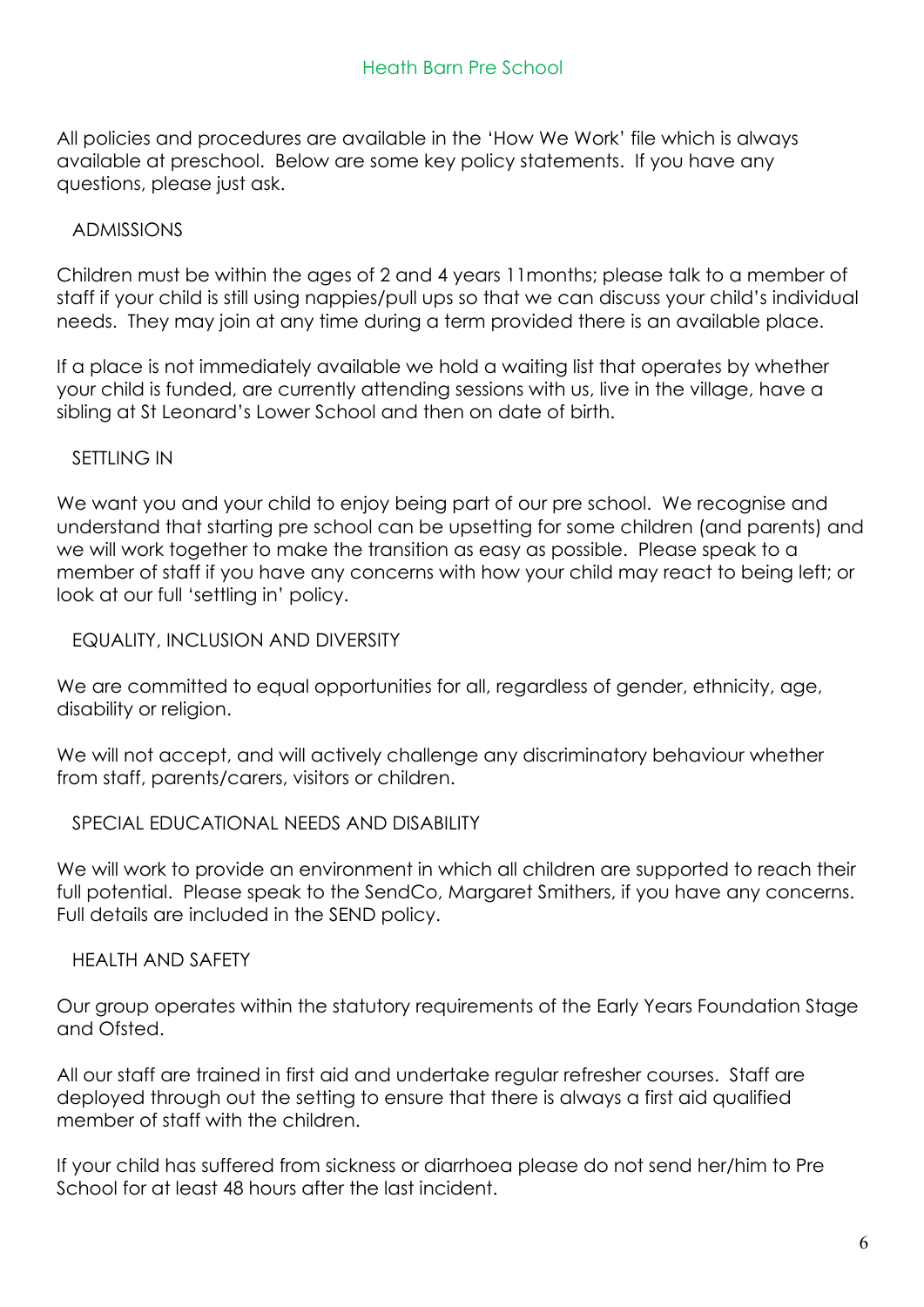## Heath Barn Pre School

Only persons who hold an enhanced DBS may work unsupervised with the children.

We operate a strict no smoking policy.

#### BEHAVIOUR MANAGEMENT

All children are encouraged to play and socialise with each other. Praise and encouragement will always be given to nurture good behaviour. Any child showing unacceptable behaviour will be helped to understand why their behaviour was wrong and upsetting for the others. We do not humiliate or physically punish children; neither do we have a 'naughty chair' or other such area. In some situations, a child may sit out of activities for a short time to give them time to calm down; they will be supported by an adult.

#### SAFEGUARDING AND CHILD PROTECTION

In the event of a child having any problems or giving cause for concern thought to be serious enough to contact the Access and Referral Hub or the Local Safeguarding Children Board, the sole designated person for the Pre School is Margaret Smithers. This is a legal requirement and is to ensure complete confidentiality for the parent/carer and the child.

## COLLECTION OF YOUR CHILD

If someone else is to collect your child, Preschool must be informed at the start of the session. In accordance with our safeguarding procedures, we will not release your child to someone other than the main carer unless we have been previously advised. The person collecting your child will be required to sign them out. A 'Collection of Your Child' form is available which allows you to nominate up to 3 people who may collect your child.

To enable the preschool to run morning and afternoon sessions it is essential your child is collected on time at the end of their session; at either 12pm for morning sessions or 3pm for those attending in the afternoon. Please allow sufficient time to park – children can be distressed if they see the rest of the children leaving with their parent/carer.

In an emergency or when you know you are running late, please notify us on 01525 237172 or 07933 743066.

## COMPLAINTS

If you have any cause for concern/complaint, then in the first instance, please approach a member of staff/committee. Most issues can be resolved by an informal approach; if a satisfactory outcome is not obtained then please ask to see the full complaints procedure.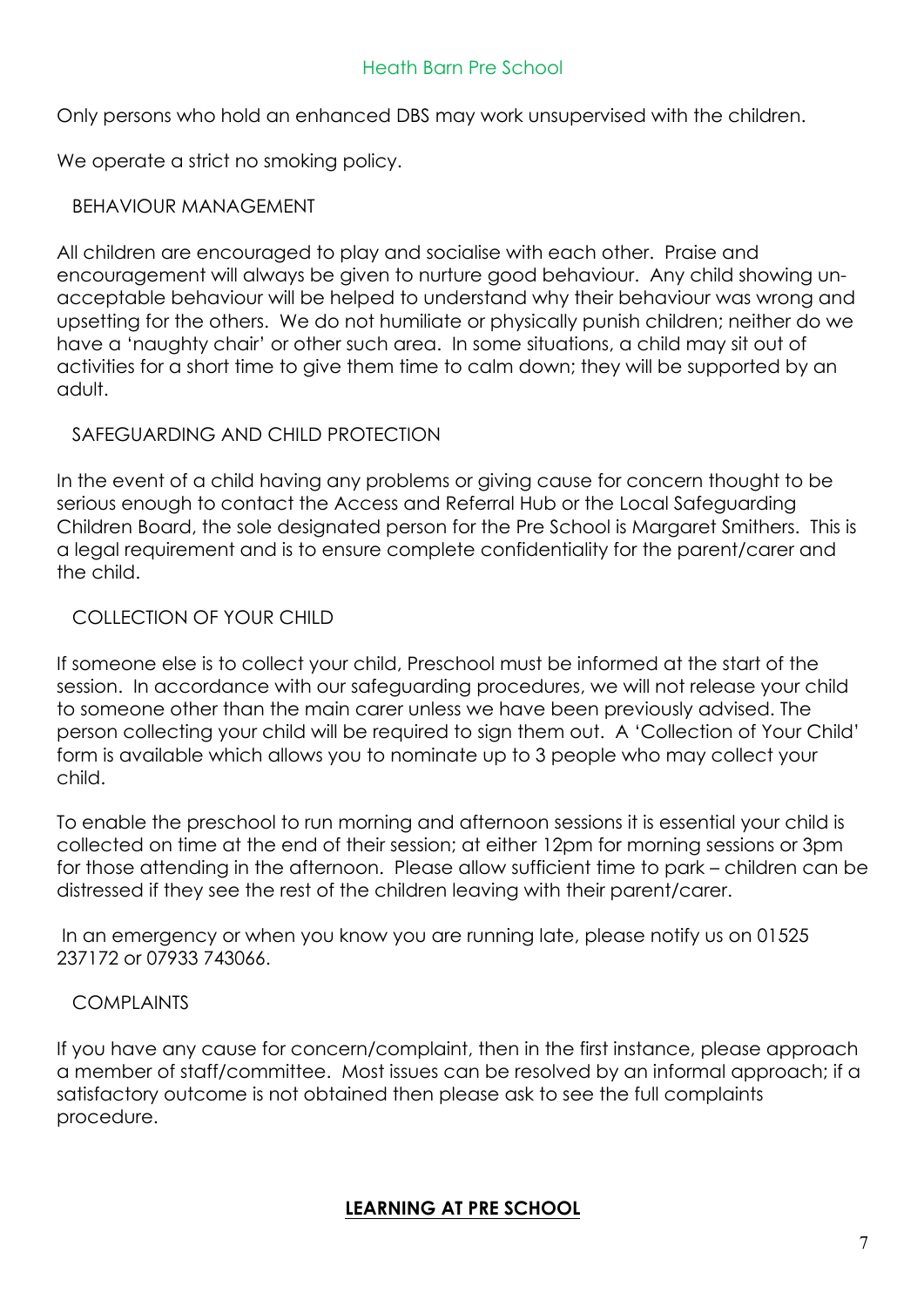Children learn best through their play. We provide a varied range of activities, books, games, and toys to encourage your child's development.

Each ½ term will follow a theme eg. favourite stories, animals, myself. Plans are displayed in the lobby and parent/carers are encouraged to participate in the theme, for example by bringing in items from home which are relevant. Plans always remain flexible so that we can respond to the children's individual needs and interests.

The preschool plans the children's learning based on the children's individual needs and with reference to the Early Years Foundation Stage (EYFS).

The EYFS details the areas of learning and development that the children work with. There are 3 prime areas – Personal, Social and Emotional development, Communication and Language, and Physical development. These prime areas support and lead into the specific areas of – Literacy, Mathematics, Understanding the World and Expressive Arts and Design.

- Personal, Social and Emotional Development

Develop social skills (playing together, relating to adults, dealing with feelings of anger etc). Encourage a positive attitude for learning and support the development of self confidence and self awareness.

- Communication and Language

Develops listening and attention, whilst checking a child's understanding. Activities encourage and extend speech skills.

- Physical Development

Practice and develop gross and fine motor control movements through physical activity eg. running, jumping, ball games. Develop an understanding of how their bodies work and encourage independence in self care.

- Literacy

Group story time and sharing a books with an adult help to promote a love of reading and support the early stages of reading. Opportunities to mark make are the basis of early writing skills; those children who are ready to begin writing will be supported on an individual basis

- Mathematics

Encourage an understanding of numbers, patterns, shape, and measurement. Use mathematical language eg. big, small, more than, add one.

- Understanding of the World